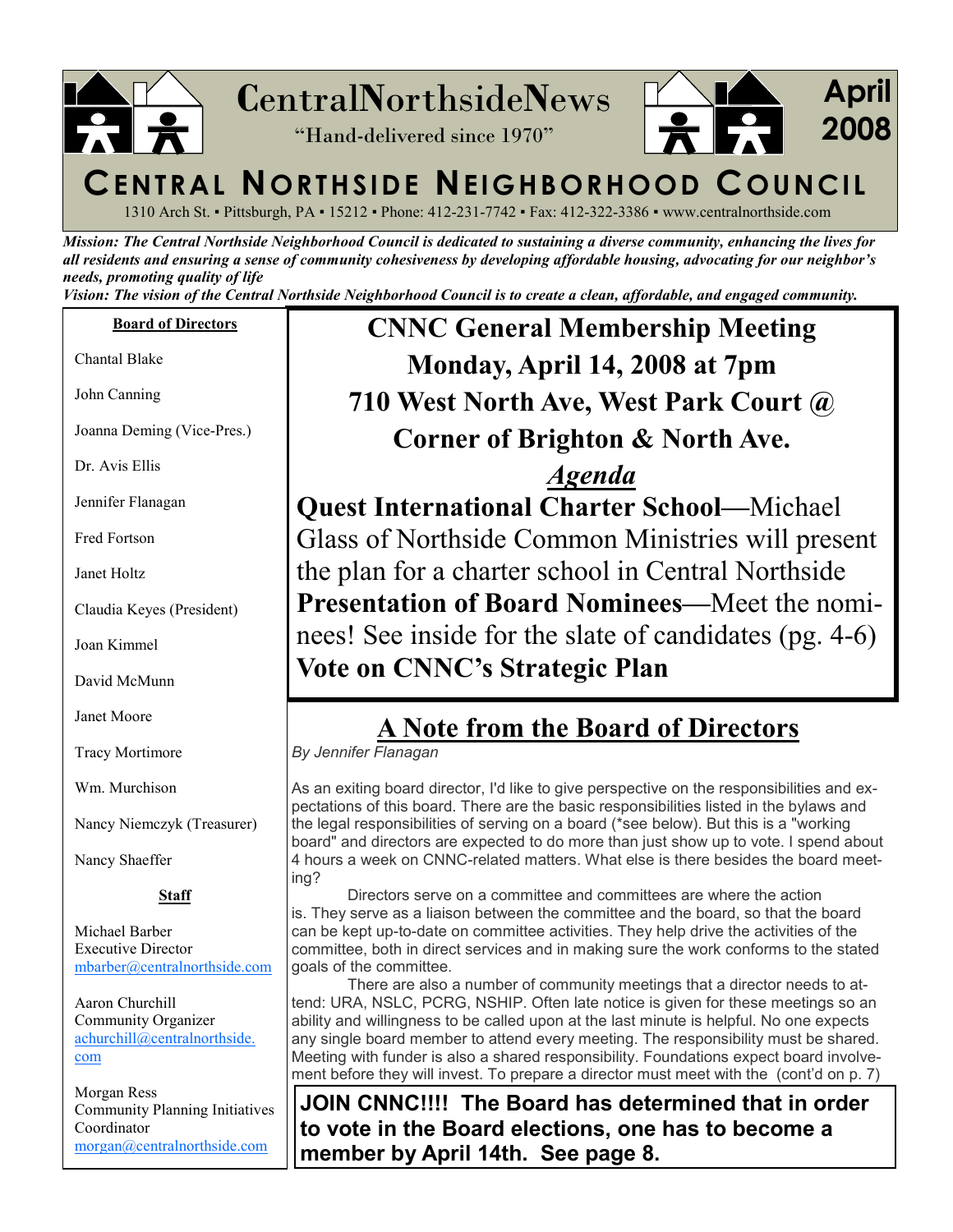### . . . a n n o u n c e m e n t s . . . a n n o u n c e m e n t s . . . a n n o

### SAVE THE DATE!

Mark your calendars for these upcoming Allegheny Heart Institute Fundraisers:

Prescription for a Healthy Heart: April 29, 2008, 11:00am to 2:00pm @ Magovern Conference Center Exhibit Area Get ready for the James A. Magovern, M.D., Memorial Hearts in the Park Walk and a heart-healthy lifestyle with this one-day event. This event is free to the public.

James A. Magovern, M.D., Memorial Hearts in the Park Walk: May 3 2008, 9am @ Allegheny Commons Park This fun walk through Allegheny Commons Park, the "heart" of Pittsburgh's historic Northside is open to everyone. Your registration fee of \$20 will support both the Allegheny Heart Institute and the restoration of Allegheny Commons Park.

### YMCA Mentoring Program

There is a new mentoring program beginning at the YMCA. The structure of the program will be one adult to one child, meeting once a week, with a focus on helping the child with homework and developing stronger literacy skills, while encouraging them and getting to know them. Please consider being a mentor; your time commitment will be small, but your impact will be great. Contact Kimberly at kwalkenhorst @gmail.com or #412-400-5388.



# PITTSBURGH SYMPHONY ORCHEST

The CNNC is pleased to announce its partnership with the Pittsburgh Symphony Orchestra. The PSO will perform in the 5th Annual Community Partners Concern on June 26, 2008, 8pm @ Heinz Hall. Special quest will be recording artist, Issac Hayes. Proceeds to the concerts will go to local non-profit organizations. Tickets are currently on sale at www.pittsburghsymphony.org or 1-800-743-8560, and ticket prices range from \$21.50 - \$112.50. Simply enter promotional code 6646 to ensure that the CNNC receives the proceeds of your ticket. Questions? Contact CNNC: 231-7742. Proceeds will help fund the community planning process.



# Summer Street Party

**When:** July 20, 2008, 4pm\*

Where: Arch Street Why: To have fun!



Activities will include:

Kids Activities, Dessert Bake-Off, Live Band/ Entertainment, D.J., Lots and Lots of Eating!

\* Host a table  $\omega$  \$10/table

### What we need: Volunteers!! Sign up for

the Summer Street Party Committee to help organize and plan the event. Contact Aaron at achurchill@central northside.com or 412-231-7742. \* Rain date 7/21



Have you received your membership card? If you are a CNNC member and you have not received your membership card, please contact Aaron Churchill, achurchill@centralnorthside.com or 412.231.7742.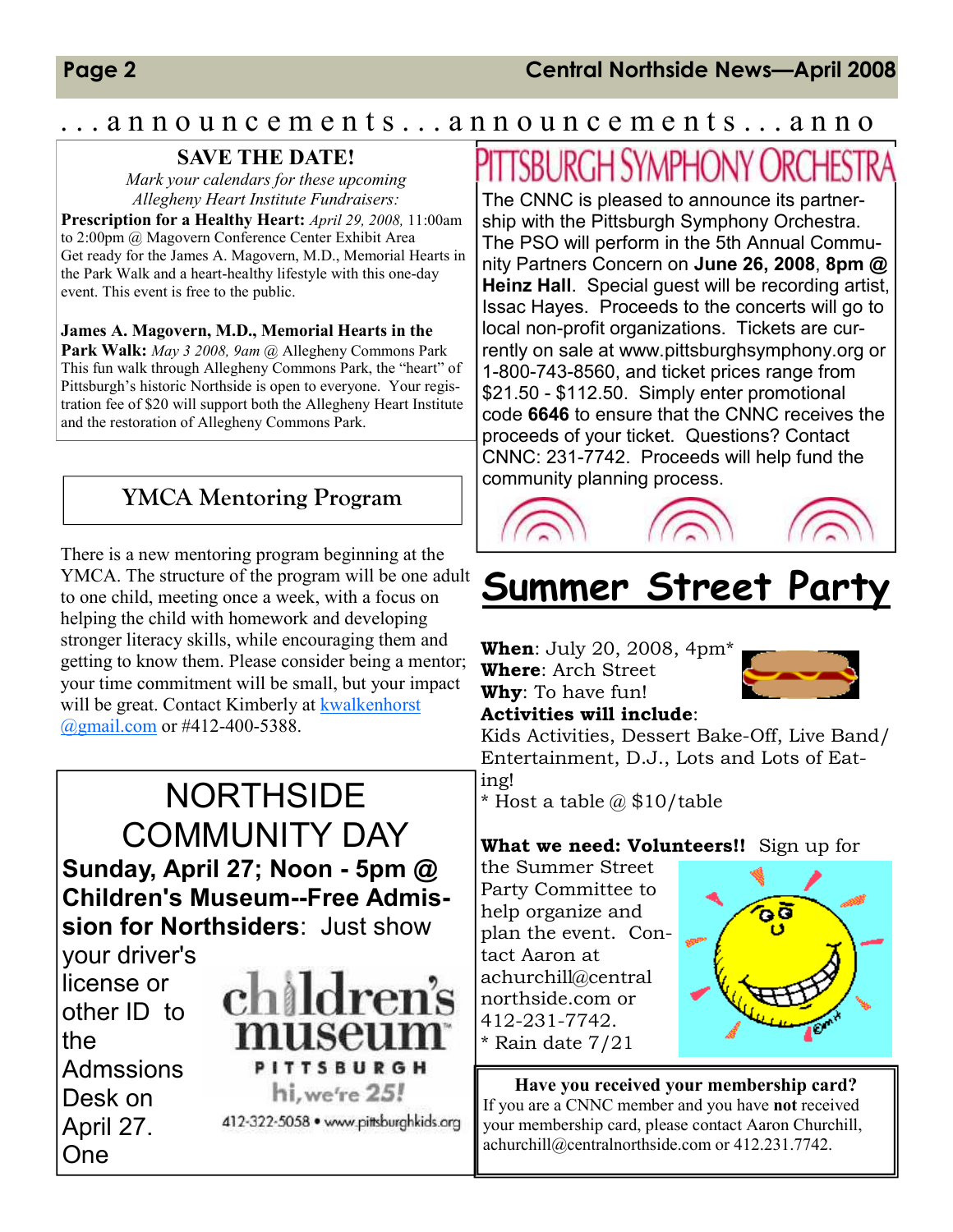### Building Bridges in the Neighborhood

### By Jennifer Russell

After living in Pittsburgh for eight years, I thought I knew my neighbors.

The Central North Side became my home in 2006 - something I had been dreaming of since I met Barbara Talerico at the Modern Café on a Saturday night in 2001. I thought the homes were beautiful, believed that people who lived here were more accepting of others, and I saw the racial and economic diversity that I had missed since living in Norfolk.

But I still hadn't really met my neighbors.

It was an accident that I went out with Aaron Churchill on a cold February afternoon, knocking on doors of people I didn't know on Arch Street. My life had been too noisy, too busy. I finally had a day off. I met four people that day: a CPA with a wife and four dogs, a local electrician, a musician who had been struggling with moving to a new neighborhood, and a bouncer at a bar who loves the proximity to downtown Pittsburgh, but wants better public transportation and who didn't know there were two coffee shops within walking distance of his home.

The bridging committee work forced me to get to know neighbors I hadn't met. Better yet, I was learning about what our neighbors wanted on our street. I went out again with Joanna Deming the following week, and learned from our neighbors that we needed a biking group, a Scrabble group and more opportunities for renters to get to know one another.

On Sunday, March 30, we went out again – this time, in the 1400 and 1500 blocks of Arch. We met 7 neighbors, and had great conversations. I met a nurse practitioner with an artist husband and two children (they've been here nearly 20 years), who is frustrated with the abandoned properties but loves the location and the neighborhood, a funeral director who was involved in the Pittsburgh Project in high school and believes we need to teach our neighborhood kids a trade, long -time neighbors who are concerned with the recent violence, and a lifetime resident who inherited her mother's home and needs employment. We also met an author of children's books who misses the relationships that kids used to develop on the North Side with beat cops. He is a father of children aged 17 to 3 months, knew nearly everyone who passed by on the street, and sat on the stoop and made great suggestions on how to get to know one another again.

In every conversation, I apologized that I have lived here for nearly two years and am just now getting out to meet the people who live on my street. When one neighbor said, "See you soon, neighbor!" I know he meant it.

### Federal Hill Homes For Pre-Sale!

CNNC and S & A Homes are please to announce that presales of the first 6 homes of the 23-home first phase will begin on April 7. Town home prices range from approximately \$130,000 to \$230,000 for homes from 1,430 to 2,350 square feet, including two off-street parking spaces. All have 3 bedrooms and from 1.5 to 3.5 bathes. For qualified buyers with incomes below 80% of area median income, the URA can provide deferred second mortgages to reduce the cost below \$100,000. Homes are expected to be completed by November 2008.

To enter into a pre-sale contract, all buyers must be qualified by S & A Homes and submit a deposit by April 23.

For information, call either Robert Iseman at 724-333- 4349 or Michael Barber at 412-421-7742 or see: www.sahomebuilder.com/ community.asp?comnum=626 .



Casino Employment Workshops The Northside Leadership Conference is hosting community workshops that deal with employment and the casino. Join them to find out about: \* Jobs that will be Available \* Employment Information \* Qualifications \* State Work Credentials \* Resources to Help Overcome Employment Barriers Upcoming Dates, Time, Places 4/22, 6pm @ CCAC Allegheny Campus Foerster Student Center, 2nd Fl. 4/29, 6pm @ Etna VFD, 27 Crescent Ave. Pittsburgh, PA 15223 Info: www.pittsburghnorthside.com or 412-330-2559

### CNNC hires 5 Youth Interns for Computer-aided Mapping

As a step towards developing a neighborhood plan, the CNNC has hired five youth from the community to assist with the geographic mapping process. They will be trained to utilize GIS mapping software and will be introduced to urban planning concepts. Their work will be instrumental in giving support to the CNNC Community Planning Initiatives Committee.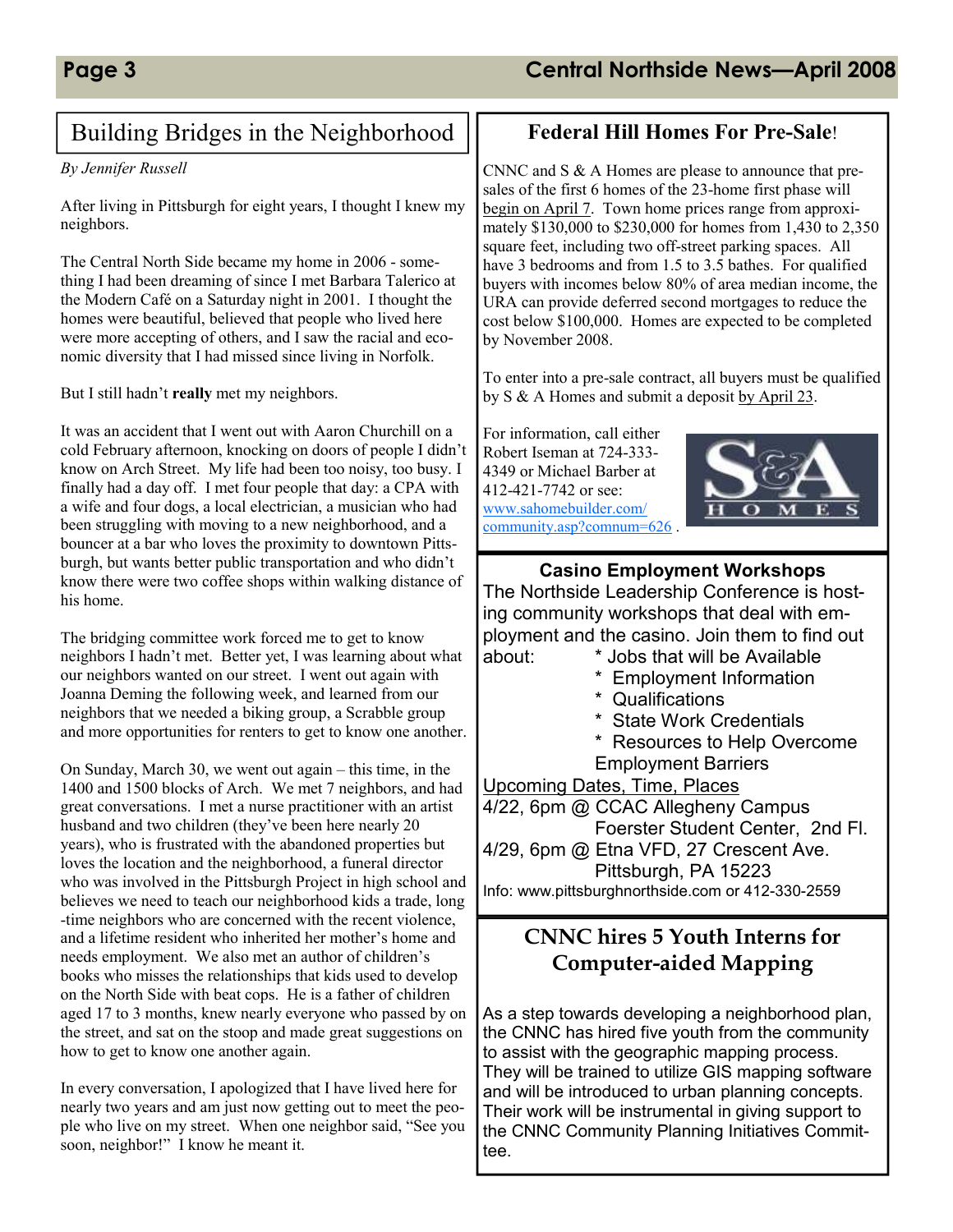## CNNC's Board Nominees—2008

Nominees were asked to describe, in 200 words or less, a) who you are, what you've done in the community and/or with the CNNC, what you bring to the Board and b) your thoughts on the mission of the organization

#### John Augustine

I've been a resident of the Northside for five years and a property owner for twelve. As a landlord, I take great pride in providing quality housing at an affordable price. Many tenants have rented for years based on the quality service provided. I'm currently involved with the CNNC through the beautification/litter committee, and will start working with the Allegheny Commons Steering committee this spring. With an extensive background in real estate including thirteen years in title insurance/escrow operations, twelve years in property management, and a new development company, I am uniquely suited to assist the CNNC with many of the detailed plans involved with the upcoming real estate projects in our neighborhood. I believe we can continue to make positive changes for our neighbors and local business owners and attract new interest to our community. By living in the Northside I've chosen a diverse community to start my family, a decision that I know my children will benefit from. I always try to help out someone in need and I believe a positive action is one that can spread throughout the community.

#### Kirk Burkley

I am Kirk B. Burkley, and I reside in the 200 block of North Avenue. I am partner with the Bernstein Law Firm, P.C. (Pittsburgh). In my practice I deal on a daily basis with issues which hit home in the Central Northside, such as mortgage foreclosure, bankruptcy, landlord-tenant disputes, real estate matters and contractual relations. I am very capable of assisting the board and the membership at large with legal concerns. Currently, I am a volunteer at the Neighborhood Legal Services Debt Advice Clinic as well as a board member at Allegheny YMCA (Northside) where I have served for over three years. These endeavors qualify and support my candidacy for the CNNC Board. I would bring to the board my ability to find balance among the various goals in our mission statement. Being "*dedicated to sustaining a diverse* community, enhancing the lives for all residents and ensuring a sense of community cohesiveness by developing affordable housing, advocating for our neighbor' needs, promoting quality of life and providing a public forum" is no easy task. It is axiomatic that one neighbor's need may not necessarily enhance the lives of other neighbors. It is because of this tension that providing a public forum is crucial to striking the appropriate balance among all of our goals. And that is what I seek to accomplish.

#### Bill Buettin

As the proud parent of a newborn son, Bill Buettin will represent Joan Kimmel the interests of other young families in the neighborhood. He will I've lived in my house on Monterey Street for 35 years, where I work to ensure our community is vibrant, safe and inclusive for raised my daughter. I fell in love with this community from the the next generation of Northsiders. As a Vice President of Invest- moment I moved here – the diversity of all kinds of people and ment Real Estate at First National Bank of Pennsylvania, Bill the surprises and excitement that that diversity offers to a combrings to the CNNC substantial experience in residential and munity did not seem to be found in other neighborhoods in Pittscommercial real estate project finance and economic develop-burgh. The one element that is so impressive to me is that this

ment. He has been involved in many high profile projects in our region. Additionally, the CNNC will benefit from Bill's relationships with the region's premier real estate professionals. For the betterment of the community, Bill will leverage his role on the Executive Committee of the Urban Land Institute, a non-profit research and education organization providing leadership in the responsible use of land and in creating and sustaining thriving communities worldwide. In keeping with the CNNC mission, Bill will work tirelessly to represent the broad interests of our neighborhood to enhance the lives of all residents. He strongly believes in the mission to ensure a sense of community cohesiveness where all residents understand what is happening in their neighborhood and are provided an open and honest public forum.

#### Fred Fortson

As many of you know me already, I have been a resident of the North Side for sixty years. I work for One Vision, One Life, as a community coordinator helping young people avoid a life of crime. I am also a member of the North Side Old Timers, an organization dedicated to decreasing youth violence across the North Side neighborhoods by providing activities in which youth learn their ties across traditional neighborhood lines. As a member of the CNNC Board for the last year, you know me to be someone who will advocate for all people in the Central North Side, which is part of the CNNC mission. I will continue as I have in this last year, bridging the divides in our neighborhood and keeping the CNNC's mission going.

#### Edward Kinley

I have been a resident of the Central Northside for just over ten years, having purchased my house in 1997 through a CNNC affordable housing program. I have been active in the Safestreets program since its inception, and am our current block captain. I was a participant in last year's citizen's patrol program, where several of us volunteered to patrol the Central Northside streets. I have participated in the antilitter initiative, and even the youth in our area will tell you Mr. Ed "don't play the litter game". I have also been involved in the work in both Mechanics Retreat and Drovers Way parklets. I have also been a very active member of Allegheny UU Church, and am just completing a term on the Board and as President. This experience would enable me to bring to the board of CNNC both the experiences of a resident of the neighborhood and a previous participant in the board activities of an organization. I feel the mission of CNNC and the actions required to fulfill it are vital to preserving the diversity that makes our neighborhood vibrant and an interesting and challenging place in which to reside.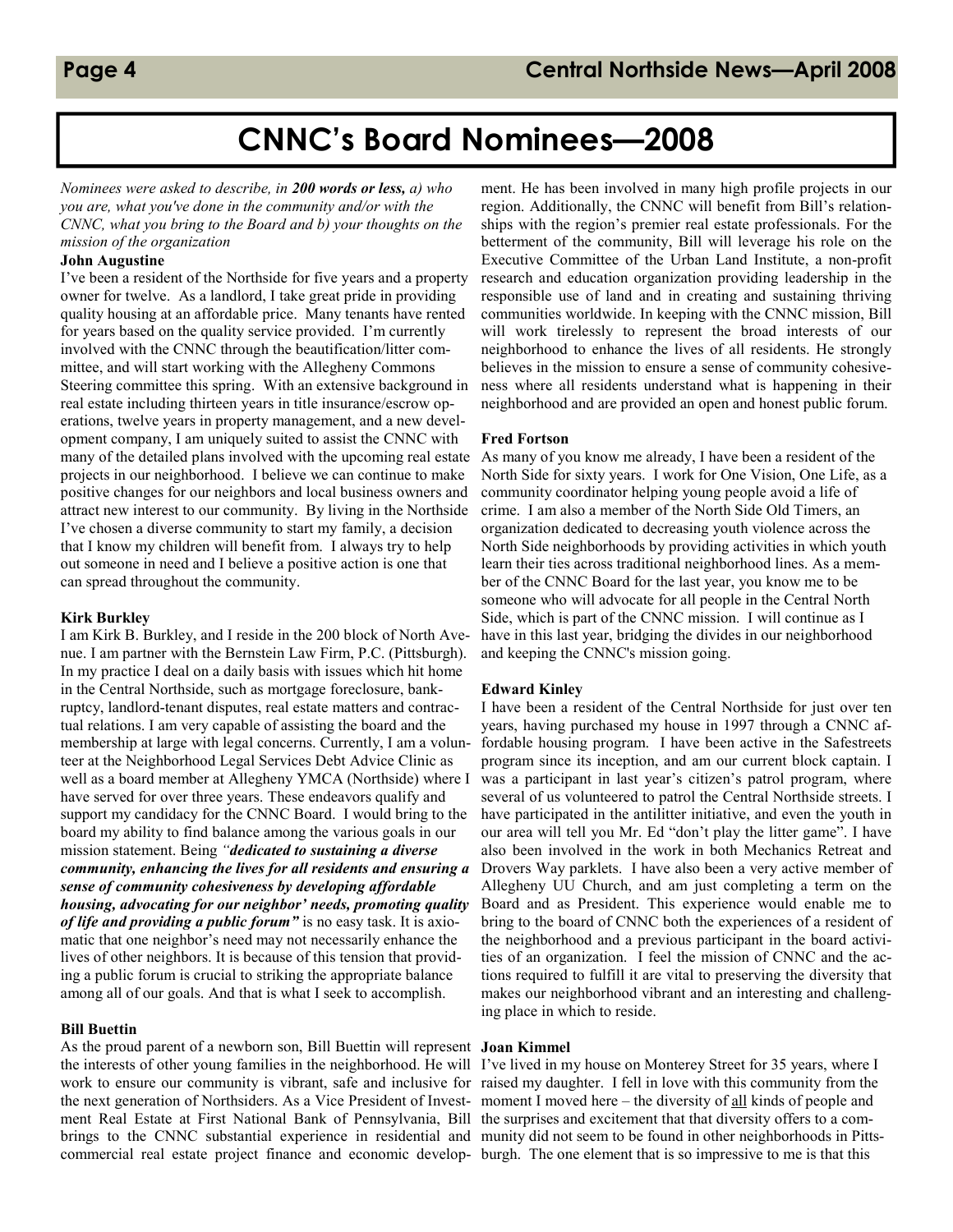## CNNC's Board Nominees—2008

neighborhood is one of the most tolerant in the City – and by that I mean tolerant of everything: weirdness, wonderfulness, awfulness, unique visions, people with no vision at all, strangeness, even dullness! § I've been involved in CNNC since I moved here, taking several years off occasionally because of work or school demands, I've served as past president and treasurer and have taken over administrative duties when we've had occasional staff shortages. My primary interest has been in housing development and I've served on and/or chaired the Federal North, Federal Hill and Development committees. I also sit on the board of Arch Court. My commitment is to ensure that affordable housing – which was available to many of us and is why, I think, our community is so wonderfully complex – remains available to others in the future.

### Randi Marshak

I came to the Northside through my work as a physical therapist in 1996. I joined AGH and worked for them on Madison Ave, North Ave, and Federal St. I moved to the north side, 406 N. Taylor Ave., in 2000. I have volunteered with the MWSS house tour, the children's millennium garden, the MWSS tree committee, and recently the Community Planning Initiatives Committee. I've spoken in front of city council in support of the Federal St. library plan. I make calls to 311 about neighborhood issues, and beautify the neighborhood by picking up trash. By working and living on the Northside I realize that this is a very diverse community. However, it is not a cohesive one and some have more quality of life than others. I believe affordable housing could increase the quality of some of our neighbor's lives. I'm interested in working with the CNNC on a practical and fair plan to provide opportunities for those who need some help to stay in the northside and those who want to profit from an up and coming neighborhood. I'm an even tempered person. I have some managerial experience. I have the willingness and time to put effort into neighborhood issues.

#### Khari Mosley

My name is Khari Mosley, I am the National Political/Field Director for the League of Young Voters. Since 2004, I served as Chairman of the 22nd Ward. I also co-founded a project called the B-Ball Academy working with Northside youth, using basketball as a leadership development tool. I served as Northside constituency outreach coordinator for former city councilman Sala Udin. Most recently, I served as campaigns director for Pittsburgh United, running the Northside United campaign, which will begin Community Benefits Agreement negotiations around the new development on the Northshore. In addition, I serve on the board of the Mattress Factory Museum, a long time community asset I believe I bring several assets to the board: a deep knowledge of the community, experience in the public and non-profit sectors, relationships with various community, regional, statewide and national leaders/organizations and a deep respect for the diversity in out community. I fully support CNNC's mission. When I read the mission of CNNC I envision a community where people of various backgrounds, income

levels, religions and lifestyles can live together, creating a model community that people all over this world can look to as a shining example of the  $21<sup>st</sup>$  century neighborhood.

### Mr. Murchison

During my 24 years of military service, I had the opportunity to travel the globe—Germany, the South Pacific, and Japan—but there is only one place that I call home. Indeed, 517 Armandale has been home for 52 years. If you drive past my house, one of the few American flags in our neighborhood waves proudly. This flag represents the values that I believe in: service, community, leadership, and freedom. Throughout my life, I have held these values dear to me. The values that underlie the CNNC's mission statement reflect the same values that I cherish. This is one reason that I have served this organization for nearly 40 years on its Board of Directors. While on the Board, I guided the CNNC through projects such as the construction of Martin Luther King Elementary, Arch Court, and West Park Court. These accomplishments demonstrate my commitment to this community, and if you choose, I will continue my commitment to making the Central Northside a place that embraces all our residents, a place where everyone can truly call home.

### Nancy Niemczyk

I moved to Pittsburgh in 1995 to work as a nursemidwife. When I bought my first home, on Resaca Place, in 1998, I was attracted to the Central Northside because I wanted to live in a community that was diverse in terms of race, economics, and sexual orientation. I began to attend CNNC meetings, and was immediately impressed by the thousands of hours members volunteered to maintain the type of community I wanted. The organization builds homes, fights crime, works to improve education, and creates recreational opportunities for neighborhood children. When I was invited to run for the board in 2004, I was proud to give back to the organization that has given so much to my community. I see my contribution to the board of CNNC as being my 20 years of experience on boards of non-profit organizations, primarily those working for peace and social justice. Currently, I am also treasurer of the board of the East End Food Cooperative Federal Credit Union. Since I have been treasurer of the CNNC board we have converted to more sophisticated bookkeeping software, instituted annual audits, and tightened the overall accounting controls. Over the next year I hope to see CNNC build new homes on Federal Street and develop, with input from all sectors of our community, a coherent plan for the direction we want housing and business development take over the next ten years.

### John Rhoades

I grew up in Pittsburgh and returned to the city after graduating from college because of family ties as well as the opportunities I see available to young people. Over the last year I managed a youth employment program at the Bloomfield-Garfield Corporation and then went on to a Fellowship in Public Affairs at the Coro Center for Civic Leadership. I will complete the Fellow-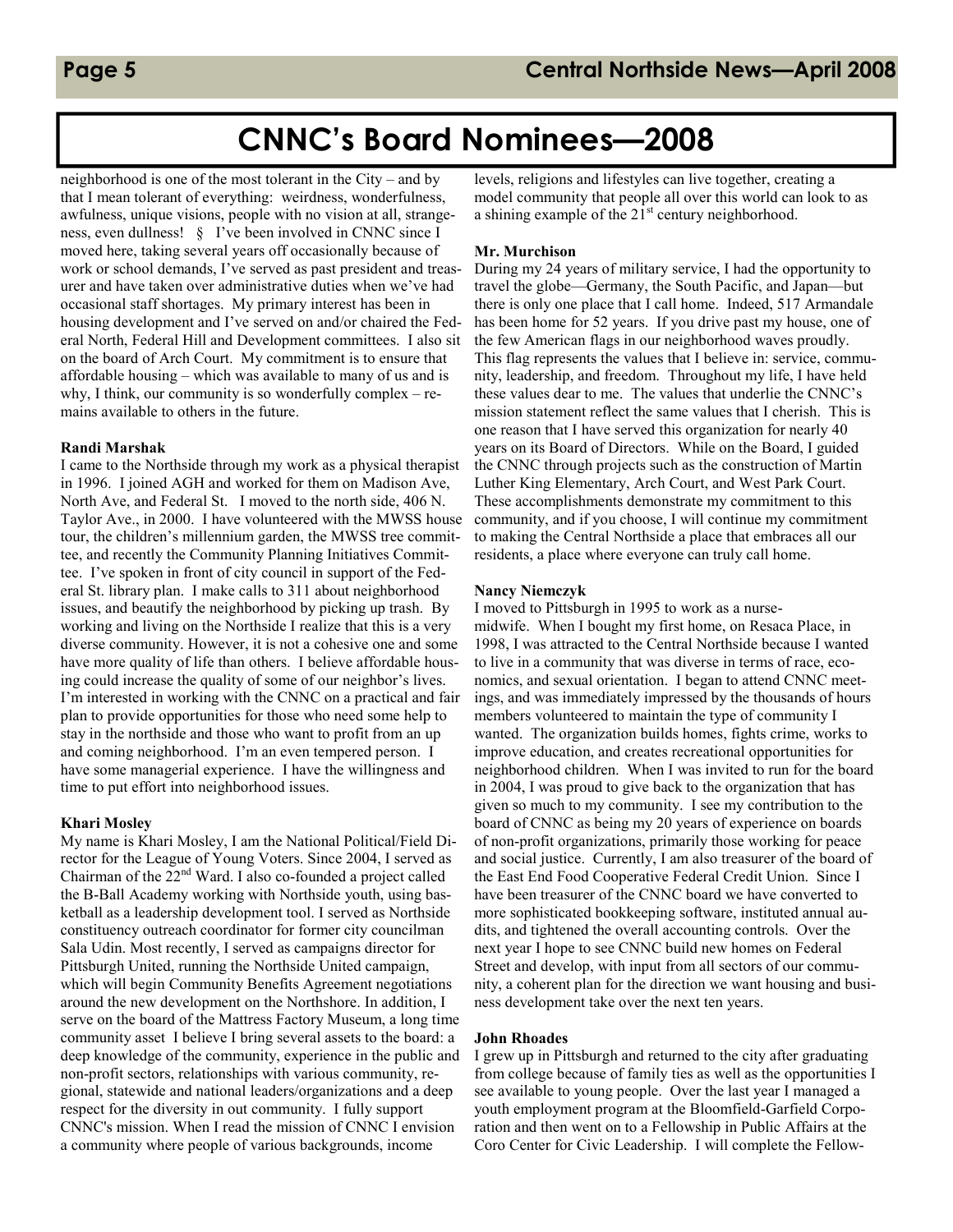## CNNC Board Nominees—2008

ship in mid-May and plan to go on to get a dual-degree in business and public policy at Carnegie Mellon University. I am a new resident to the Central Northside, and quickly got involved with CNNC activities, including the by-laws committee and the Fed/North development committee. I have come to appreciate the War Streets community so much that I will be looking to buy a house here in the summer. I believe that the CNNC mission, with its defined goals, strives to maintain the tremendous character of the neighborhood. As a newcomer, I see the character of Central Northside arising from three attributes: the historic preservation, the sense of community, and the racial and socioeconomic integration that are rare elsewhere in the city. As a board member, I would work to promote these attributes and more generally serve the needs of my neighbors to the best of my ability.

### Greg Spicer

Many of your already know me. I am a lifetime member, active participant and, currently, the Membership of The Mexican War Streets Society. My decision to become more involved in the direction of the CNNC grows out of my frustration with the limited mission of the MWSS in terms of important issues like community development, affordable housing, public infrastructure, safety, etc. To this position, I would bring years of experience in organizing and direct action in issues of social justice. As a professor of Communication, what I hope to contribute most to the CNNC concerns finding a way forward on issues of development and affordable housing by working against rhetorically figured divisions between (as one recent CNNC correspondence put it) "those interested only in upscale renovation" and "those interested in a more inclusive approach." Most of the folks I know are angered and alienated by such false choices and dehumanizing caricatures and they are looking for an inclusive rhetoric of unity and positive change. I believe I can uniquely contribute to realizing the mission of the CNNC without cultivating this kind of anger and alienation.

### Lydia Wade

I have worked with children for 38 years, including work with handicapped children at Allegheny Valley School, and run a licensed day care center for fifteen years. I have volunteered with the Head Start Program, been an administrative assistant with Pittsburgh Mass Choir through the North Side Church of God, and volunteered at North Side Old Timers events. I have volunteered with the CNNC with the summer street party, Thanksgiving Dinner, and with the newsletter and mailings. I've had a mission in my heart for mothers, families, and the young men of our neighborhood who are difficult to reach sometimes. By being a godmother to many, adding as much love and stability in their lives, I've been able to help them. As a result of my experience, I believe in the CNNC's mission to advocate for our neighbor's needs and promote a better quality of life for all. I would like to add my unique experience of being close to the difficulties that many young families face to bring as much compassion as I can to the CNNC's efforts.

### Kimberly Walkenhorst

I have lived in the Central North Side for two and a half years, and am a co-owner of Beleza Community Coffeeshop in addition to working there and running the art shows, potlucks and other events. As I both live and work in the neighborhood, I have gotten to know many of the local kids, and have organized a mentoring program at the YMCA with a focus on improving literacy skills. My desire to join the CNNC board is in order to better understand and help maintain the neighborhood's economic and racial diversity, and seek ways to build bridges between those gaps. I believe the mission of the CNNC is interested in fostering a neighborhood where people, diverse in many aspects of life, can peacefully reside together as neighbors and families who truly know one another, and where stereotypes, conflicts and differences are discussed with open, patient and listening attitudes. I hope for this kind of neighborhood, and work honestly and diligently towards it.

### Glenn Woodard

I volunteered in this neighborhood for two years before I ever moved here in the Green Millennium Children's Garden. It is a place to learn that a child's need to have you be there and listen trumps any preconceived notions of class. It is a place to learn what exists beyond your experience. I was asked to be a part of the North Side Old Timers. As the only white male member of an African-American organization, it is impossible to view such a privilege as entailing nothing less than a sacred responsibility to be more than the sum of your own familiar cultural parts. I have been an avid community gardener, creating a website while I do the same for the Old Timers. I have opened the doors of my own home providing hospitality on a scale larger than anyone I know, understanding that community is based upon a consensus of generosity, not a consensus of self-interest. As the stated mission of the CNNC is to sustain a diverse community, advocate for neighbor's needs, and promote quality of life for all residents, I have lived that mission.

#### Audrey Woods

I'm the manager of Arch Street Court Apartments, 1310 Arch St., where I have lived for the past 9 years. My parents lived on the North Side, on Saturn Way and Jacksonia St, for 40 years. I have been a member of Central North Side Neighborhood Council for 2 years and served on the Federal North Committee when Rebecca Davidson-Wagner was director. I have also participated in focus groups and been involved in Safe Streets. I've encouraged tenants here at 1310 to become members of CNNC, taking them to Thanksgiving gatherings. I'm well aware of CNNC's mission. Our building, 1310 Arch Street, is a product of CNNC's commitment to the neighborhood. I'm interested in helping CNNC advocate for current and new neighbors. Over the past 35 years, I've been on several boards, serving as president for some. All my experience has been around community issues. I want to help CNNC stay focused on their mission and not get side-tracked by new comers who do not know what has gone on before they arrived. I promise to keep the CNNC mission alive. I hope this information is beneficial in making a decision as to my worth.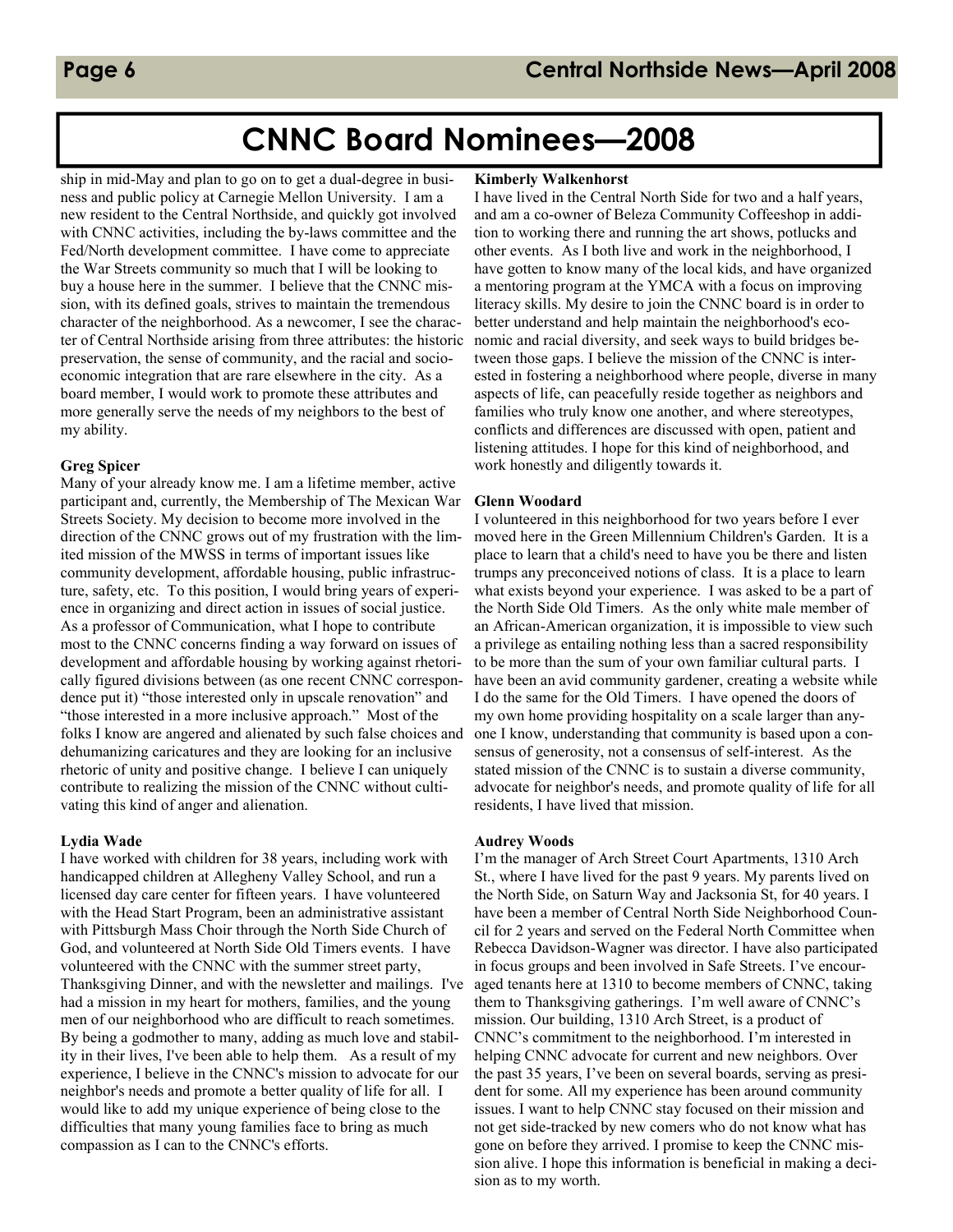# Upcoming Events

April 7: Jefferson Rec. Center Advisory Committee, 6pm @ Arch Court April 8: Arch Street Spring Social, 7pm @ Arch Court April 9: Parkhurst Committee, 6pm @ Community House Church Community Planning Initiatives Committee, 6pm @ Arch Court April 10: Safe Streets, 7pm @ Arch Court April 12: Clean-Up Day, 10am @ 200 block of Alpine St. April 12: Community Garage Sale, 9am-3pm @ Calvary Methodist Church—971 Beech April 14: CNNC General Membership, 7pm @ West Park Court—710 W. North Ave. April 19: Earth-Day Neighborhood Clean-Up, 9am @ Beleza's Summer Street Party Committee, 12:30pm @ 411 Jacksonia St. April 22: Comm. Workshop on Casino Jobs, 6pm-9m @ CCAC Foerster Student Center April 27: Northside Community Day, Noon-5pm @ Children's Museum April 29: Prescription for a Healthy Heart, 11am @ AGH McGovern Conf. Center April 30: Race, Discrimination & Pittsburgh, 6pm @ Community House Church May 12: CNNC General Membership, 7pm @ TBD

### A Note From the Board (cont'd)

ED to review the proposal, have a solid grasp of the project up for funding; and be able to discuss with the funder the merits of the organization, its mission and social impact, and the proposal itself.

 Directors are active in helping the ED write proposals and reports to funders and in shaping the funding strategy itself. They help knock on doors of neighbors with the bridges committee, deliver newsletters, serve on the Northside homeless providers committee and other joint committees; and serve as liaisons with other organizations, act as CNNC's spokesperson with the press, volunteer to review plans, and serve as CNNC's construction contract administrator for Federal Hill and other development projects.

 Directors need to understand the legal responsibilities of being a board member. The State Attorney General wrote, "ATTORNEY GENERAL TOM CORBETT'S HANDBOOK FOR CHARITABLE NONPROFIT ORGANIZATIONS" available at www.attorneygeneral.gov. It discusses the Duty of Care and the Duty of Loyalty. The Duty of Care states that when performing their duties, board members must use the degree of care, skill, caution and diligence that a prudent person would use in handling corporate affairs. An individual who is acting in conformance with this standard will:

• attend and participate in board meetings on a regular basis;

• attend and participate in committee meetings when the individual is a member of the committee;

• diligently read, review, and inquire about material that affects the corporation;

• keep abreast of the affairs and finances of the corporation; and • use independent judgment when analyzing matters that affect

the corporation.

 The Duty of Loyalty states that Board director must always perform their duties in good faith with the best interests of

the organization in mind. This means that they must not seek to derive private gain from business transactions that involve the nonprofit corporation or advance their own interests at the expense of the corporation. Board members should avoid conflicts of interest and even the appearance of impropriety.

 Bylaws indicate that a term of board service is two years. A minimum of 6 meetings a year must be held (but CNNC holds 11 board meetings including an annual strategic planning meeting). Failure to attend 4 board meetings in a fiscal year is grounds for removal from the board.

 The board's authority is as a collective body, and directors, when speaking on behalf of the organization, must represent the collective actions of the board. Directors have no power as individuals. The CNNC carries Directors and Officers insurance, which protects board members' personal assets should the organization be sued. The CNNC takes governance very seriously. We have gained respect throughout the city in the nonprofit, foundation, and local government communities through the thoughtful engagement of board directors, the collaborative approach of the leadership, and the willingness of the organization to "meet others at the table." We are respected and recognized as the representative organization for the central Northside. It is a responsibility directors must take to heart. The board must always be ready and willing to speak on behalf of and represent all members of our community.

 I am so pleased, as are all the board members, with the enormous interest in the open board slots. The organization has exciting initiatives underway that will require energy and work to accomplish. It's a perfect time for us bring on new, active directors. I strongly encourage anyone who runs, but is not elected, to get involved in committee work. It's an excellent way to drive the activities of the organization, as well as to make yourself better known to the neighborhood You can run again in 2009.

#### Thanks & April Newsletter Deadline Thanks to all contributors of articles and to Allegheny General Hospital for sponsoring the printing of the CNNC Newsletter. May Newsletter Deadline: May 4, 2008 Are you getting your CNNC Newsletter? Central Northside Neighborhood Council wants to know, are you receiving a hand delivered monthly newsletter at your residence? If NOT please tell us. Call 412-231-7742 to give us your address.